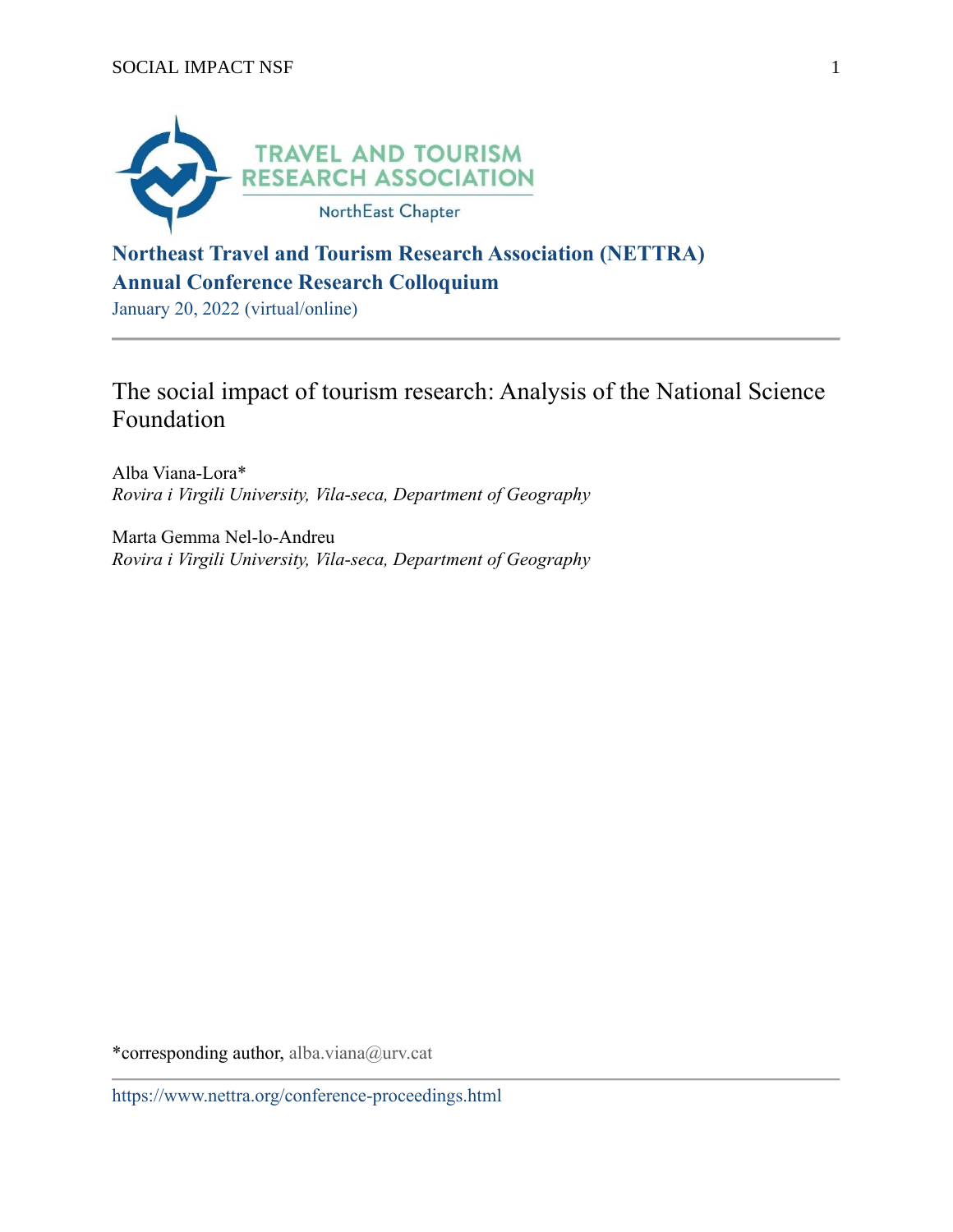### Abstract

# **Introduction**

The social impact of research occurs when scientific knowledge causes benefits in society (Flecha, 2018). Its evaluation has become a key element in the last decade (Viana-Lora and Nello-Andreu, 2021). This evaluation is seen as a tool for understanding the societal consequences of a project's development (Ahmadvand and Karami, 2017), while at the same time increasing a country's scientific competitiveness and excellence (Lauronen, 2020). It is necessary because there is no direct link between the scientific quality of research and its social value (Bornmann, 2012). The use of social impact assessment (SIA) allows knowledge and values from outside the field of science to be integrated into the research process, while at the same time opening up the research process to stakeholders, with the aim of a mutual learning process (Walter, Helgenberger, Wiek & Scholz, 2007). Scientific impact assessment has widely accepted indicators such as citations or the H-index, but in the case of SIA there is no data set comparable to Web of Science or Scopus to identify social production. Furthermore, there are no established guidelines on the information to be collected and no monitoring of the data (Spaapen & Van Drooge, 2011). It is becoming increasingly common in calls for research projects to include a section that includes an assessment of the potential social impact. This section can be key when awarding funding, as organisations will select research that has clearly identified potential societal benefits (Holbrook and Frodeman, 2011: Molas-Gallart, 2015: Muhonen, Benneworth, and Olmos-Peñuela, 2020). This study aims to highlight key societal aspects of tourism for funding within the National Science Foundation (NSF).

# **Method**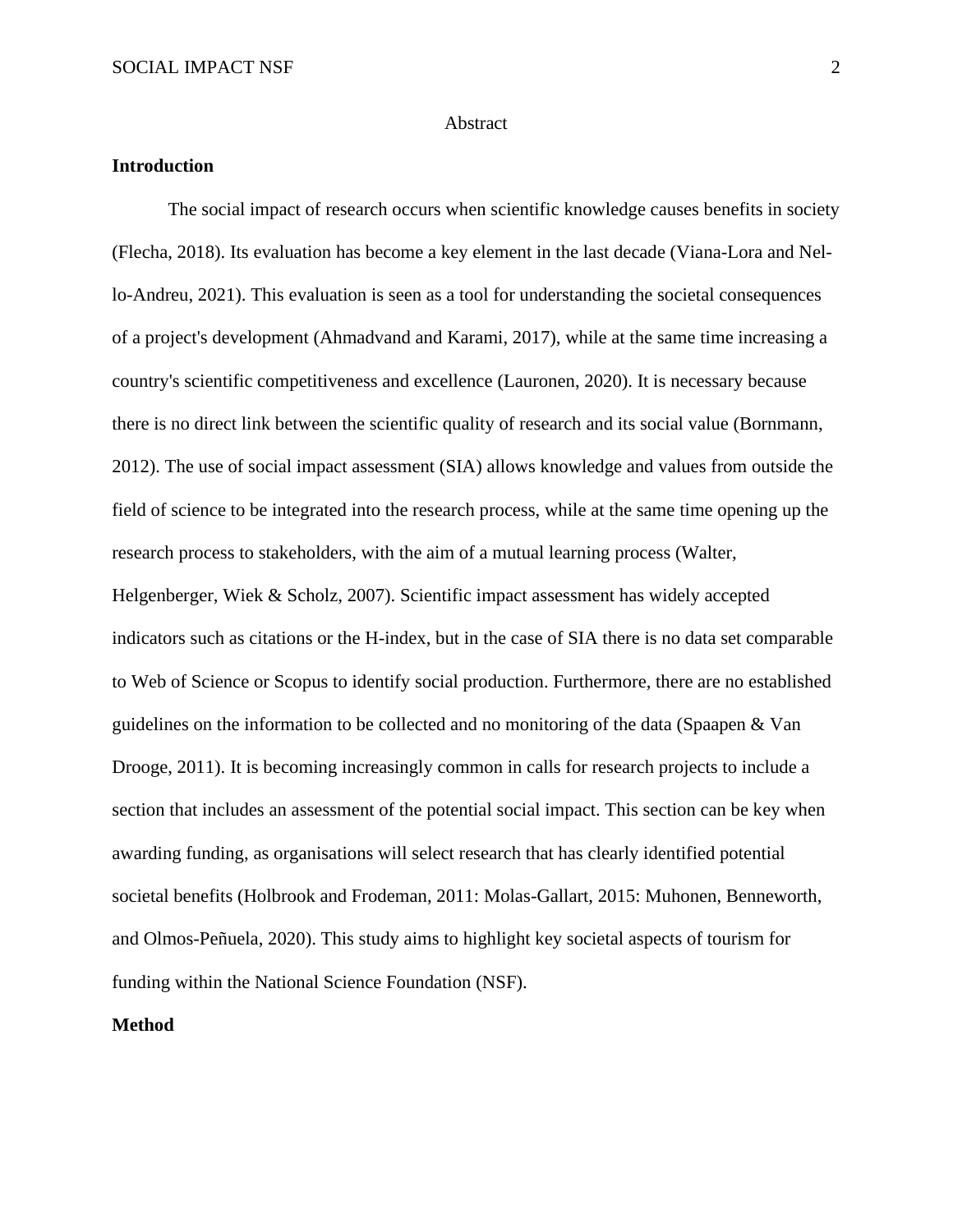The method used in this study consists, firstly, of conducting a content analysis of the NSF calls for proposals to extract the social criteria, and secondly, to develop a proposal on the social issues and lines of impact that tourism researchers should take into account.

## **Results**

NSF proposals should reflect three basic principles: high quality, contribution to social objectives and appropriate metrics. NSF conducts a peer review process in which intellectual merit and impacts are assessed. Intellectual merit looks for research of scientific quality that advances knowledge. Impact assessment seeks to benefit society and contribute to the achievement of specific and desired societal outcomes (NSF, 2020). For tourism research to generate societal benefits, there must be a prior process in which research is planned and coordinated (Bornmann, 2013). This planning requires connection with stakeholders in the field (Eschenbach, 2017). Interaction and observation will identify social problems that need to be investigated for possible solutions (Spaapen and Van Drooge, 2011).

The content analysis carried out has allowed us to develop five key lines of social impact that must be addressed in the research project proposal in order to obtain funding; 1. Advancing tourism policies and regulations that introduce improvements in management; 2. Increasing the economic benefit of the local population; 3. The creation of new technological resources; 4. Actions to combat the environmental impact of tourism; 5. Increasing the quality of life of the resident, trying to solve problems such as overtourism. The transfer of the knowledge generated to stakeholders and its subsequent application will bring about the benefits in society described in the proposal.

### **Conclusion**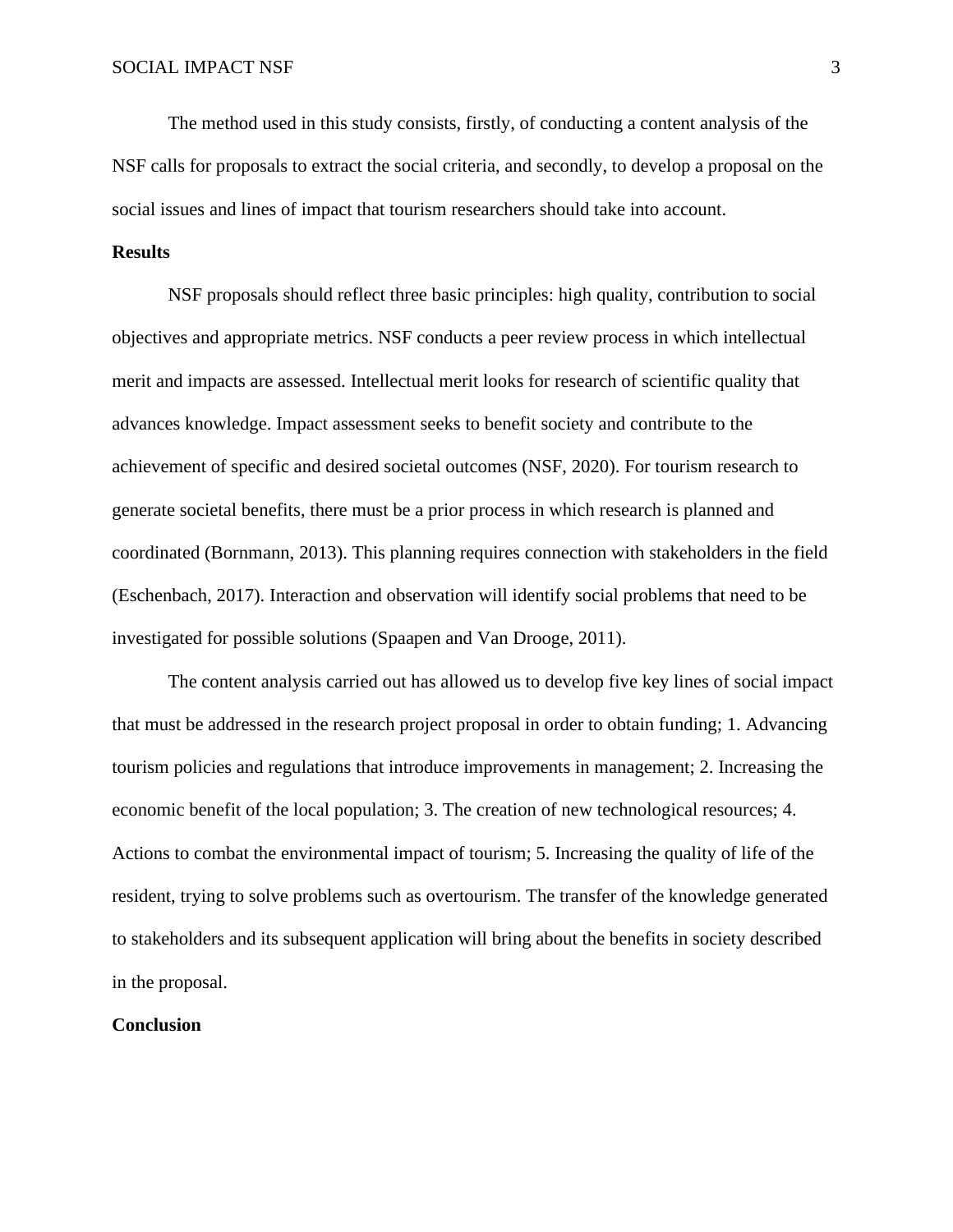This study concludes, on the one hand, by highlighting the need to make tourism scientists aware of the importance of involving stakeholders in the research process, and, on the other hand, by highlighting the relevance of the five lines of social impact proposed to generate benefits in society with their research.

## **References**

Ahmadvand, M., & Karami, E. (2017). Social impacts evaluation and insider-outsider paradigm: Floodwater spreading project on the Gareh-Bygone plain as an illustrative case. *Evaluation and program planning, 65*, 69-76.

https://doi.org/10.1016/j.evalprogplan.2017.07.004.

- Bornmann, L. (2012). Measuring the societal impact of research: research is less and less assessed on scientific impact alone—we should aim to quantify the increasingly important contributions of science to society. *EMBO Reports, 13*(8), 673-676. https://doi.org/10.1038/embor.2012.99.
- Bornmann, L. (2013). What is societal impact of research and how can it be assessed? A literature survey. *Journal of the American Society for information Science and Technology, 64*(2), 217-233. https://doi.org/10.1002/asi.22803.
- Flecha, G. R. (2018). Evaluación del impacto social de la investigación. *Revista de Fomento Social, (291-292)*, 585-502. https://doi.org/10.32418/rfs.2019.291-292.1514.

Holbrook, J. B., & Frodeman, R. (2011). Peer review and the ex ante assessment of societal impacts. *Research Evaluation, 20*(3), 239-246. https://doi.org/10.3152/095820211X12941371876788.